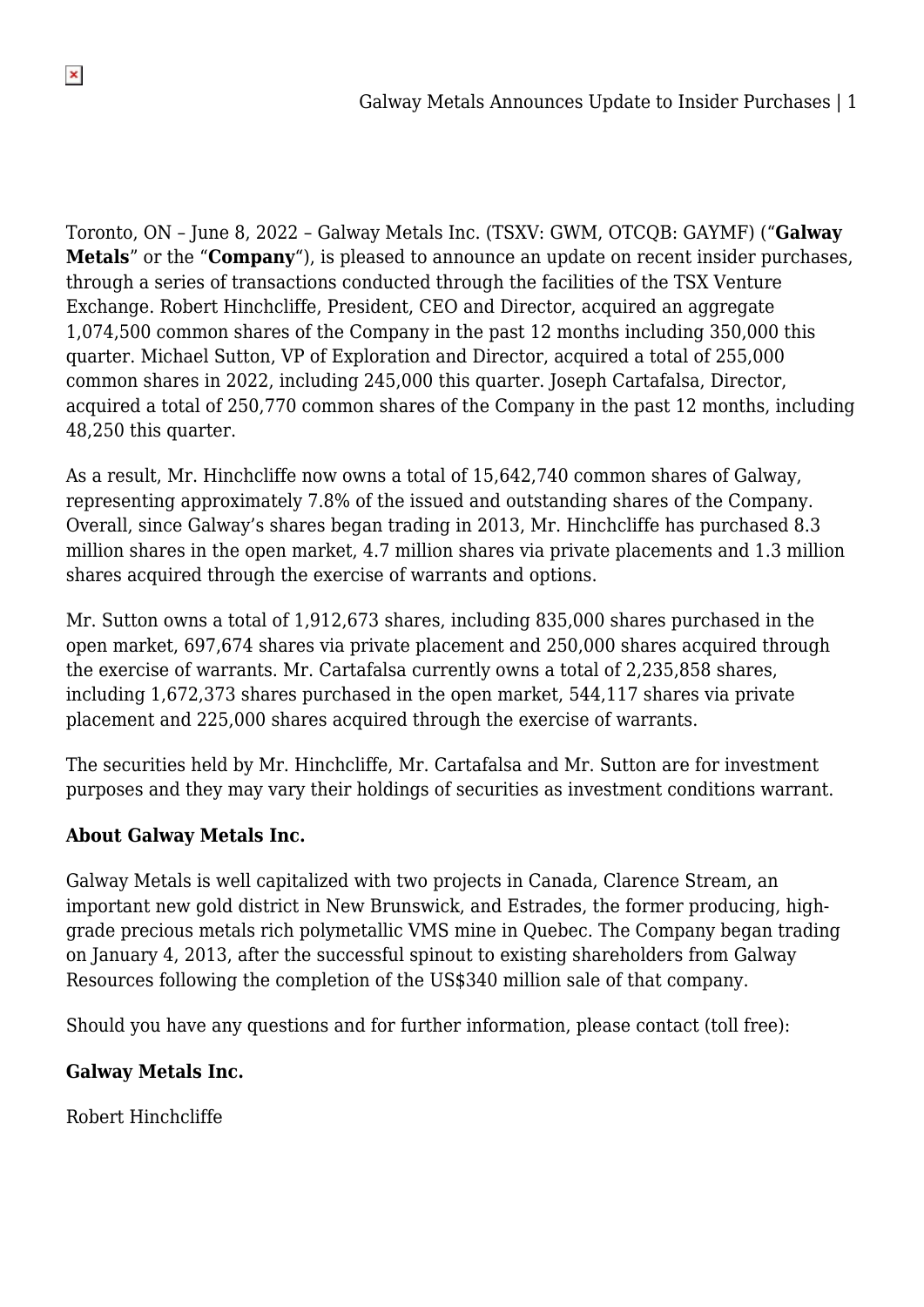President & Chief Executive Officer

1-800-771-0680

Website: [www.galwaymetalsinc.com](https://pr.report/vJ-7OMSA)

Email: [info@galwaymetalsinc.com](mailto:info@galwaymetalsinc.com)

Look us up on [Facebook,](https://pr.report/67UHJLlY) [Twitter](https://pr.report/InRasUkB) or [LinkedIn](https://pr.report/qQ4WMvbR)

## **Cautionary Statement**

Neither the TSX Venture Exchange nor its Regulation Services Provider (as that term is defined in the policies of the Toronto Stock Exchange) accepts responsibility for the adequacy or accuracy of this news release. No stock exchange, securities commission or other regulatory authority has approved or disapproved the information contained herein.

This News Release includes certain "forward-looking statements" which are not comprised of historical facts. Forward-looking statements include estimates and statements that describe the Company's future plans, objectives or goals, including words to the effect that the Company or management expects a stated condition or result to occur. Forward-looking statements may be identified by such terms as "believes", "anticipates", "expects", "estimates", "may", "could", "would", "will", or "plan". Since forward-looking statements are based on assumptions and address future events and conditions, by their very nature they involve inherent risks and uncertainties. Although these statements are based on information currently available to the Company, the Company provides no assurance that actual results will meet management's expectations. Risks, uncertainties and other factors involved with forward-looking information could cause actual events, results, performance, prospects and opportunities to differ materially from those expressed or implied by such forward-looking information. Forward looking information in this news release includes, but is not limited to, the Company's objectives, goals or future plans, information with respect to the OTCQB listing, DTC eligibility, and broadening U.S. institutional and retail investors. Factors that could cause actual results to differ materially from such forward-looking information include, but are not limited to changes in economic conditions or financial markets, political and competitive developments, operation or exploration difficulties, changes in equity markets, changes in exchange rates, fluctuations in commodity prices capital, operating and reclamation costs varying significantly from estimates and the other risks involved in the mineral exploration and development industry, an inability to predict and counteract the effects of COVID-19 on the business of the Company, including but not

 $\pmb{\times}$